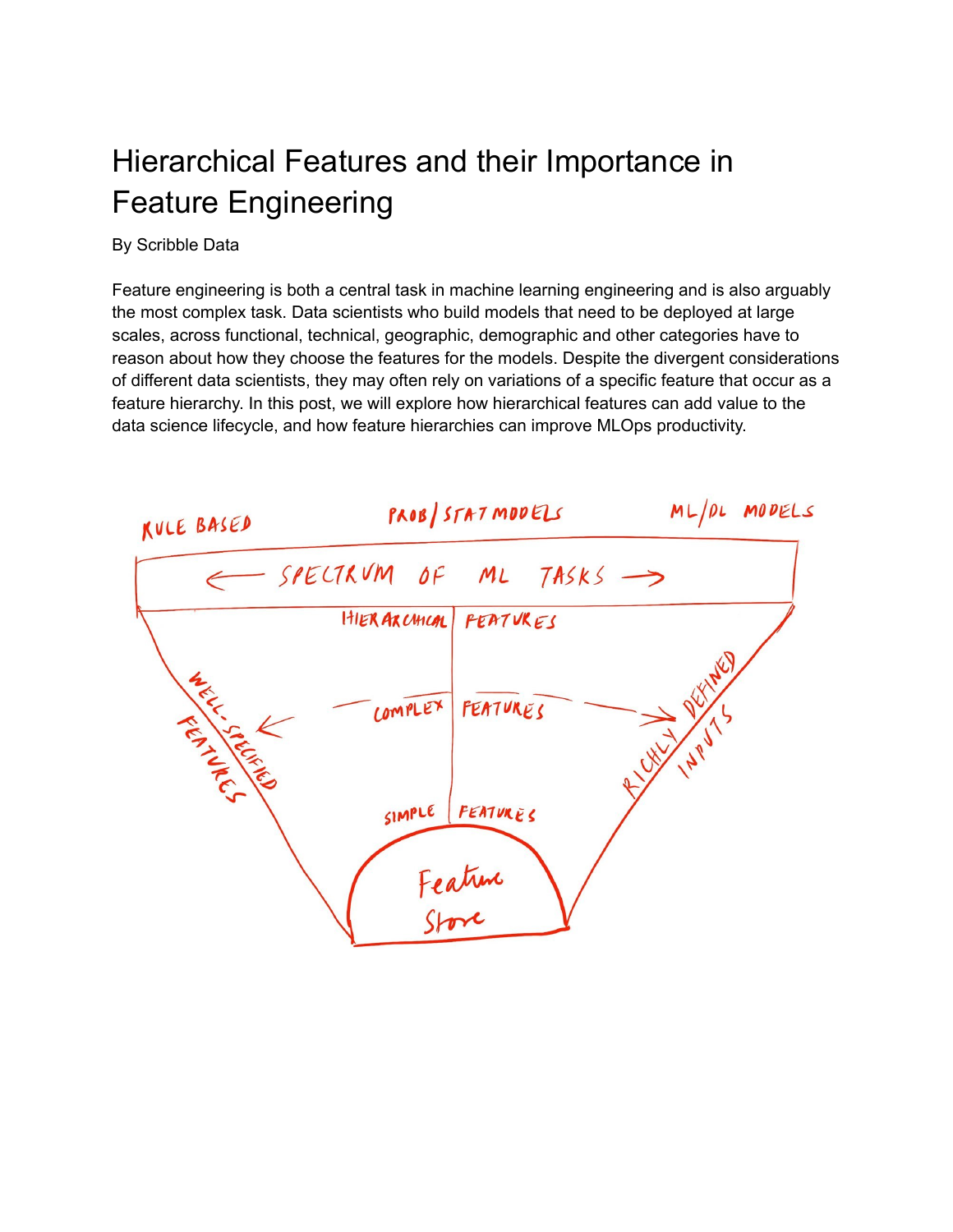### What are Hierarchical Features and why are they important?

Let's take the case of a data science team building customer churn models for a retail or e-commerce company. This data science team may be interested in evaluating location-wise churn hypotheses, i.e., whether customers from a certain location are more likely to churn, than those from other locations. Customers could come either from different localities, cities, states, countries, regions, etc., and as a consequence, our definition of the "location" feature has to incorporate these variations. Let's now consider a different example - a data scientist statistically modeling the failures of a product or service. This data scientist may be interested in building failure prediction models of the product or service for specific demographics, and for specific sub-categories of products. One category of products here could be electronic goods, and under this category, we could have different sub-categories such as smartphones, tablets or laptops. Accordingly, the data scientist may be interested in building separate models for laptops, smartphones or tablets. In the real world, enterprises may be interested in building hundreds or even thousands of such models, each with their own variations in terms of the same core features we discussed.

#### Hierarchical Features for building better models

In both of these situations, the data science teams require the same essential data in a feature in the former case, it is location information, and in the latter case, it is the category of product. However, depending on the kind of model they're building, they will require a variation on the feature. This is especially important when different data scientists may approach the same hypothesis from different lenses, although the underlying feature to be computed is roughly the same. Naturally, this opens up the possibility of introducing *hierarchical features* in feature stores. If we were to define these features in a hierarchy where closely related features could be computed together, it could enable data scientists to access a range of features through a single feature specification. This in turn can speed up their model development tasks.

Hierarchical features could be characterized as having intermediary complexity. Very well defined features which can be used for rule-based decision making require considerable clarity in the feature definition and specification, whereas input features to deep learning models such as for computer vision generally don't require as much complexity in feature development workflows.

#### Hierarchical features for better data science productivity

Let's look at the impact of incorporating hierarchical features in the entire ML lifecycle. It is estimated that up to 80% of the time spent in taking machine learning ideas from concept to working production scale models, is spent on building data pipelines and features, with only the